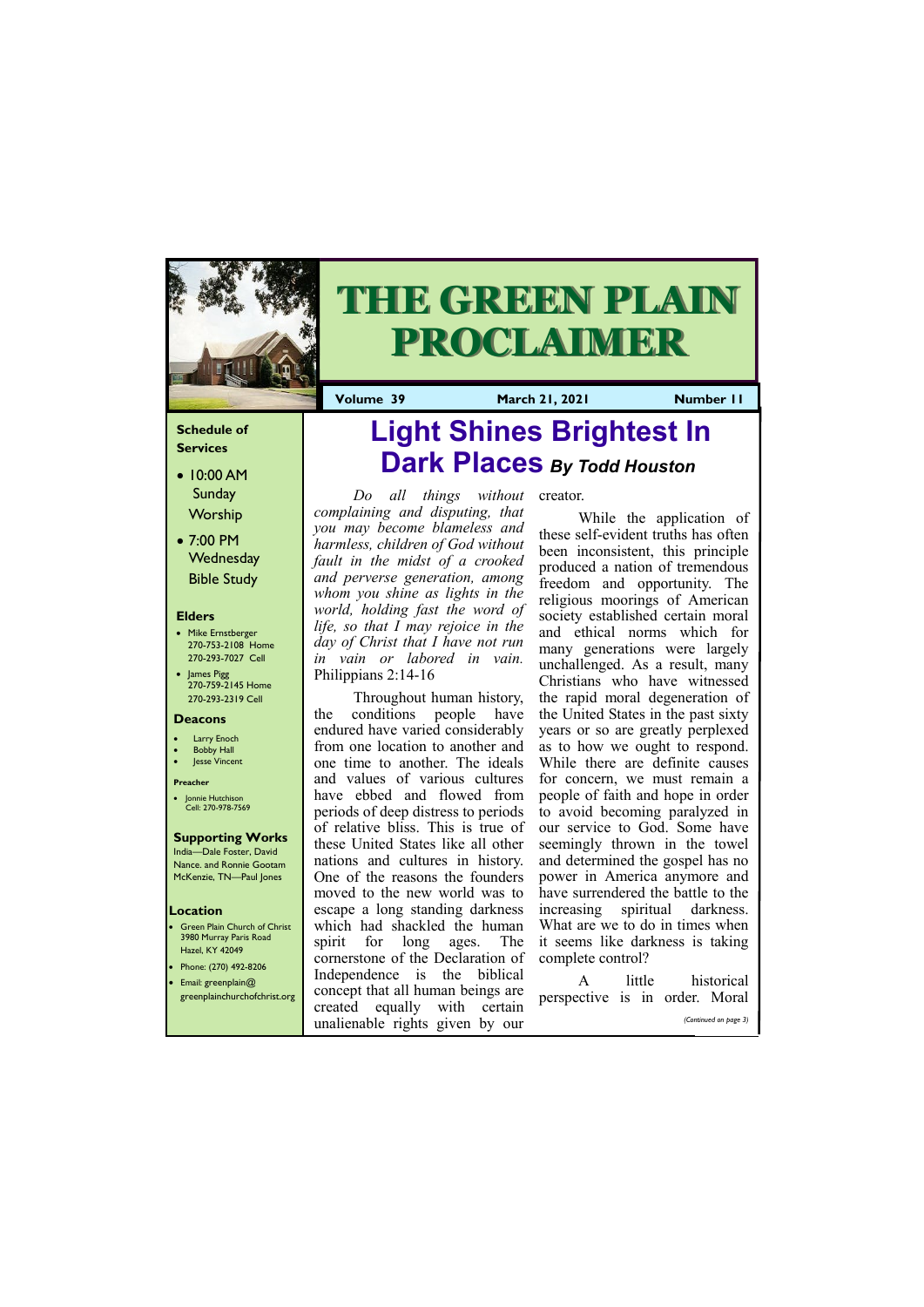# NEWS AND NOTES

*REMEMBER IN PRAYER: Green Plain members*: Remember Faye Travis, Peggy Jarvis, Rex Enoch, Mary Crutchfield, Joanne Barnes, Maxine Pool, Hayes and Marjorie Grady, Jim Fielder, Griselda Adams, Larry Enoch, Carolyn Byars, Mary and Jim Lowrie. *Family and Friends:* Helen Tidwell, Jenne Pool, Teresa Tacker, Betty Pond, Bryan White, Meredith Enoch, Kenneth Mizell, Janice Canter, , Andrea Phillips, Donald and Dorothy Cook, Sandra Cook Downs, Kevin Smith, Dale Pentecost Jaime Aguavo, Jr., and Brett Wyatt.

- **PANTRY ITEMS March 2021: 7—Canned Peaches; 14— Canned Pairs; 21—Canned Potatoes; 28—Canned Chili.** Please bring any additional items you wish for the "blessing box" which is located next to the breezeway on the north side of the building.
- **March 2021 Anniversaries:** 12– Marie & Roy Wyatt; 15-Sue & Bobby Hall. **Birthdays:** 9-Gail Hutchison; 14-Roy Wyatt; 20-James Pigg; 23-London Smith. If we have left anyone out please let us know.
- **We offer FREE BIBLE CORRECPONDENCE COURSES through the mail. Enroll on our website or send your name and return mailing address to the address on the first page of this bulletin. You may also call 270-978-7569 or you may email us at greenplain@greenplainchurchofchrist.org.**

**Page 2**

**ONLINE SPIRITUAL RESOURCES Gospel Broadcasting Network https://gbntv.org/**

**World Video Bible School https://store.wvbs.org/wvbs-splashpage.html**

> **A Bible Answer https://abibleanswertv.org/**

> > **Good News Today http://gnttv.org/**



**In Search of the Lord's Way http://searchtv.org/**

*TODAY'S SERMON*

*"Dealing With Discouragement"*

*"Be strong and of good courage"*

**(Joshua 1:6a)**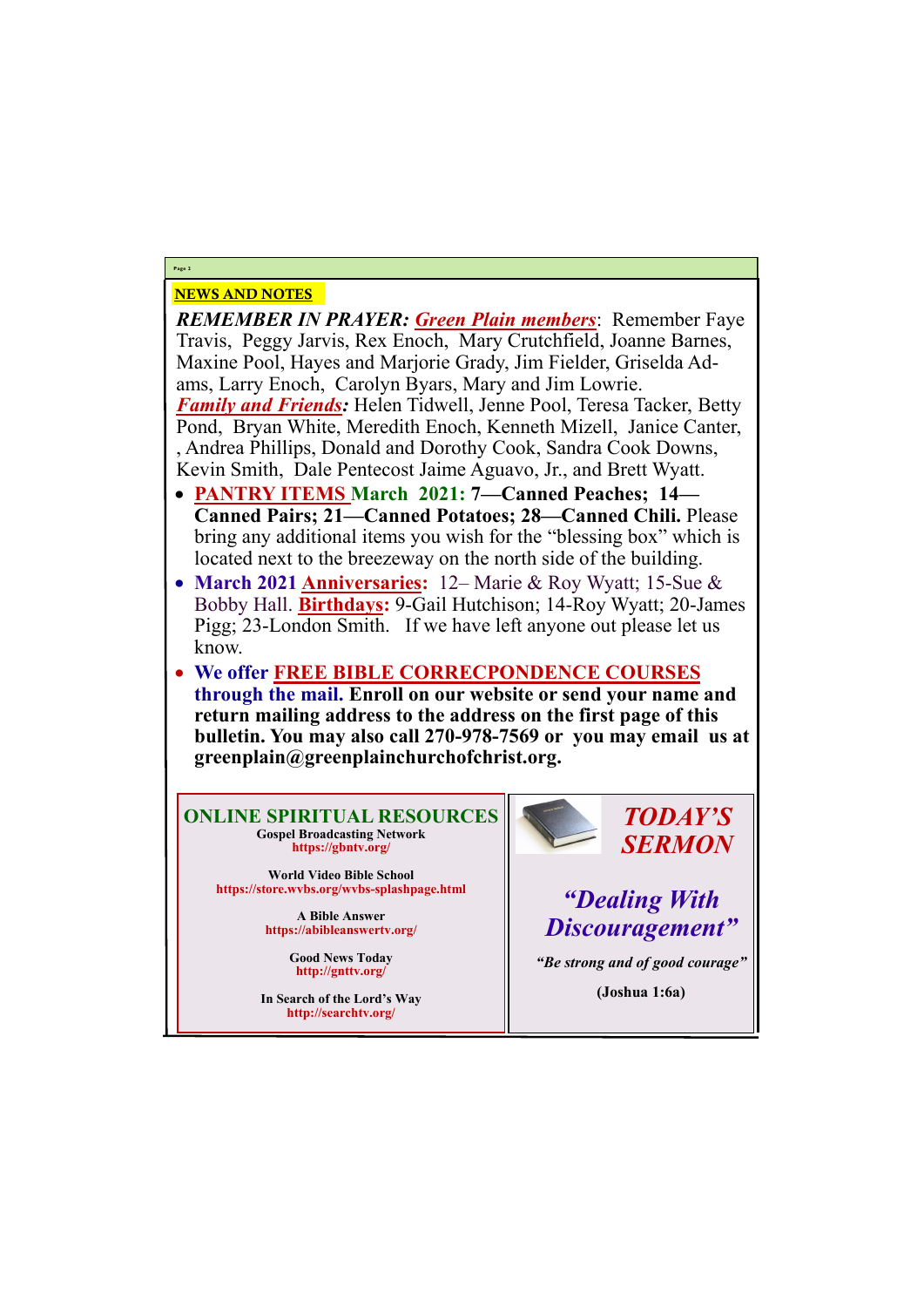**Page 3**

decline ought to be disturbing to those who love the Lord. We are supposed to abhor evil and cling to good (Romans 12:9). However, contrary to popular belief, these are not earth's darkest days. In fact, these are not even close to earth's darkest days. If we remember the flood of Genesis 6-9, we must remember there were only eight people who were faithful to God. There will be more than eight faithful people who will read this article. A further and even more meaningful example is the Roman world into which Christianity was born.

Some of the issues plaguing our culture include sexual deviations, abortion, greed, violence, etc. With regard to sexual sin, men in the Roman Empire of the first century were often guilty of everything from adultery to pedophilia with little or no opposition to such practices. Abortion was rare but only because the mothers almost always died. Their solution was to give birth and throw the unwanted babies onto the trash heap to die of exposure. As for greed, Judas sold Jesus for thirty pieces of silver and the

poor were consistently abused by the wealthy ruling class. As for violence, in the early centuries of Christianity the Romans watched as gladiators fought to the death or wild beasts ripped people (often Christians) to shreds in front of a raucous, cheering crowd. It is evident from Romans 1:18-32 the world of Paul's day was filled with a great deal of darkness, yet the church exploded onto the scene and grew at an astounding pace.

If the church could thrive in the midst of that evil empire, it most certainly can grow in our current darkened culture. In truth, the power of Christianity is the sharp contrast it provides to the world around it. In other words, light shines brightest in the darkest places. As the light of the world, we must not give in to a spirit of fear because God has given us a spirit of *"...power and of love and of a sound mind"* (2 Timothy 1:7). The gospel of Jesus Christ has the power to shed light into the darkest of human hearts. We just have to remove the basket and let our light shine out in the world around us.

-Elizabethton church of Christ, TN

#### *(Continued from page 1)*

Some would have us to believe that "sin" is not real but an invention of religion to gain control over others. Charles Clack, an atheist, wrote, "Sin consists of doubting or disobeying Jehovah. Since Jehovah doesn't exist, sin doesn't exist either. And halleluiah for that!" ([How do atheists define sin in the absence of gods? -](https://www.quora.com/How-do-atheists-define-sin-in-the-absence-of-gods) [Quora](https://www.quora.com/How-do-atheists-define-sin-in-the-absence-of-gods)). Far too many in our world have similar feelings about sin as does Mr. Clack. Mr. Clack did get one thing right even though his conclusion was wrong. Sin is disobeying Je-

*sion of the law."* The "law" under consideration is God's spiritual law which is revealed in written form in the New Testament. When one transgresses or violates God's law it constitutes sin.

hovah. The Bible defines sin in the words of 1 John 3:4. *"Whosoever committeth sin trans-it is sin."* Sin is the failure to do the good that *gresseth also the law: for sin is the transgres-*The book of James defines sin in the words of James 4:17, *"Therefore to him that knoweth to do good, and doeth it not, to him (Continued on page 4)*

The New Testament defines sin in the words of 1 John 5:17 *as "All unrighteousness is sin…."* Thayer defines the Greek word translated as "unrighteousness" as "a deed violating law and justice."

## **NO GOD EQUALS NO SIN?** *Jonnie Hutchison*